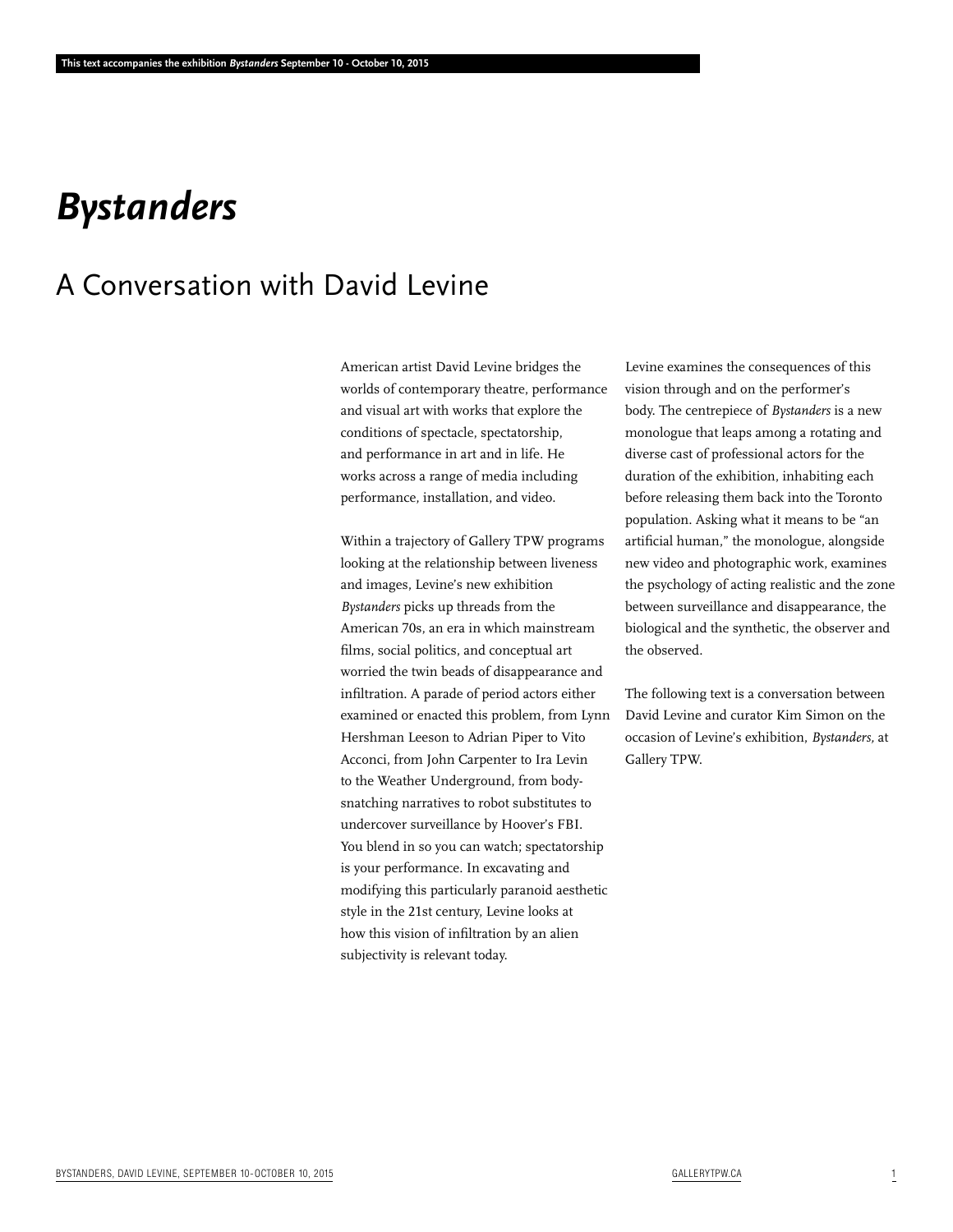KIM SIMON **Working on this project with you I often find myself thinking about something I've heard you repeat in a few different ways, basically positing theatre as a space of collective belief and the gallery as a space of collective criticism. If you're suggesting that different institutions create different kinds of spectators, does that explain your move from working in theatre to working in the visual arts?**

DAVID LEVINE I wouldn't exactly say "criticism" – "scepticism", maybe? Or better still, let's say individual, or atomized, belief, takes place in a gallery. And yeah, I think it does explain my shift from one kind of exhibition space to another, but I only just realized this a year or so ago, when I was on a panel where the topic was "Why Isn't Experimental Theatre More Experimental?" I was saying what I often say, which is that if you don't change the spectatorial protocols of a given form, then everyone's always seeing everything in the same way they always have. It doesn't matter *what* they're actually seeing, because the frame itself never changes. You can't actually have a boundary-breaking piece of theatre if you always go to theatre the same way. If you always buy a ticket, if you always show up at 7:30 … etc. It's the same in galleries. The idea of a boundary-breaking gallery show, or a boundary-breaking work in the Venice Biennial is ridiculous. The fact that it still sits comfortably in the Biennial, or in the theatre, means that it's not actually boundarybreaking. Whether or not things *need* to be boundary-breaking is another question.

And the thing I realized on this panel is that it's not like people are dumb. It's not like people who make theatre don't know what they'd have to do to break those boundaries. It's just that if they did that, it wouldn't be theatre anymore, and something about it

being theatre means something. The limit, the point at which it stops being theatre, is when you stop having a bunch of people gathered together to experience the same thing at once (and that can be a durational performance, that can be a site-specific performance, that could be anything in which, no matter how the spectators are arranged, they're experiencing having an experience as a unit.) As soon as you get rid of that collective experience it defaults out of theatre, and that's the thing that theatre-goers and theatre makers don't want to get rid of, because the thing that theatre believes in, the thing that theatre reaffirms, is a collective experience.

Gallery spectatorship is atomised spectatorship to the extent that you don't experience *together.* You go in the way you want. You adopt your own physical perspective on it. Usually you can walk around, it's ambulatory. All that minimalistphenomenological stuff. Now, that experience of atomisation is itself a collective convention, but go with me on this one for a minute: non-aligned belief, or non-aligned spectatorial behaviour, is the convention that contemporary art affirms. So it tends to affirm skepticism and guardedness as ideals, because it affirms individual encounter rather than group encounter. That's not necessarily better or worse, it's just the reason why, ultimately, at the end of the day, when visual artists make performance, they tend to make performances that undermine the possibility of collective belief, either because you have a lot of alienation of the apparatus of production, or because the performance is deliberately non-compelling, or because no-one's tried to gather individual, chatty spectators into a reverent, silent audience. It's meant to make sure that everybody stays an individual, as opposed to theatrical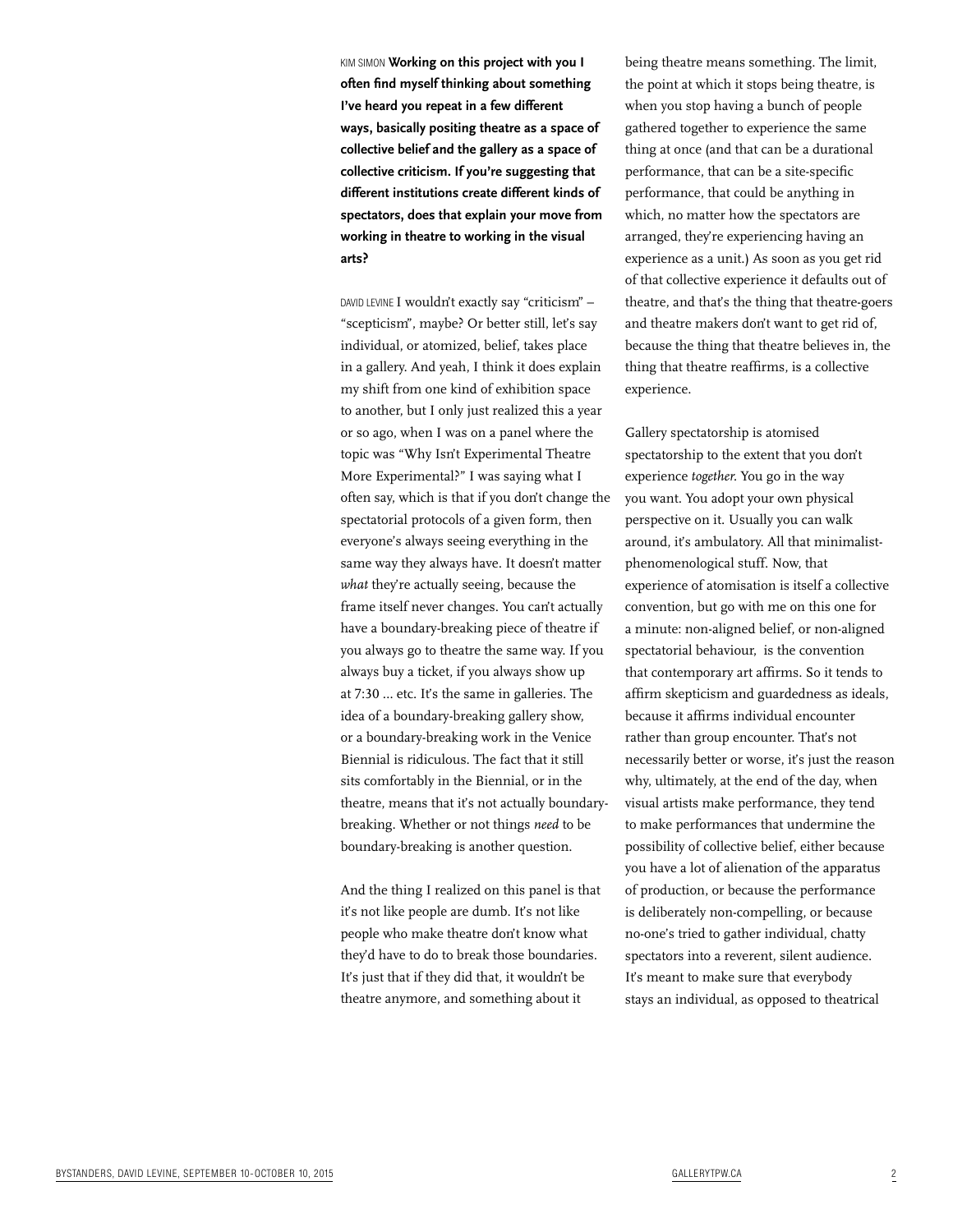production which, even if it happens in a gallery, is generally meant to make sure that everyone experiences things together. I'm much more comfortable being left to my own devices as a spectator – and I think this influenced my shift of context.

KS **Thinking about the collective experience in theatre relative to the collective experience in cinema, of course liveness is the key distinction. What changes for you in the collective experience of representation that's live from the collective experience of representation that's recorded?**

DL What you're watching isn't making demands of you in the same way. When you see a character on screen, they're really just a character. You don't have to worry about offending the person playing the character if you walk out of the cinema. Whereas if you're watching someone in a theatre, they're a person *and* a character, and that exerts extra affective pressure, extra human *need* on you. And the film plays five times a day, so you know that, even if they *were* live actors, it wouldn't matter much to them if you left, because there's no illusion of a make-orbreak, unique event. They're just going to do it again anyhow. I'm more comfortable watching a movie, than a piece of theatre. I feel like watching looped live performance, which is how I usually work, is somewhere between watching theatre and watching a movie.

KS **Let's talk about your take on the status of the object in the contemporary art gallery, a concern which seems central to the way you're thinking about your new work and gets expressed in part through this exhibition's performed monologue,** *Edition of 8***, and its relation to other images in the room.**

DL As an artist, I have a very tortured relationship to objects and although I make them, I'm relatively insecure about my competence to work with any material other than actors and words.

But as a spectator, I have an equally tortured relationship to the visual rhetoric of contemporary exhibition-making. Because everyone's making this conceptually very complex work, very research-saturated, very suspicious of the idea of autonomous artwork, and yet at the end of the day we have to shoehorn our work into these spaces and protocols that were designed to celebrate or confer autonomy. So the entire artwork winds up being represented by its most sensory layer, which is itself reduced to standing as a token for the rest of it. It's dumb, and it's misleading. And we have to implicitly write this attenuation off as "the cost of doing business."

But then the question is, can artworks be exhibited more… accurately? And a lot of this boils down to how language is allowed to exist in an exhibition, which itself relates to spectatorial protocols of gallery attendance, which *also* evolved to celebrate or confer autonomy. And, like the display protocols, these haven't kept pace with the evolution of artwork itself. The spectatorial cues of exhibition are still predominantly about silent contemplation, even if you have a recorded sound piece, or a Tino Seghal performance. Install shots still perpetuate the idea – still one or two guests, *contemplating*. But maybe we should be taking our cues from the photography in ArtForum's *Scene and Herd* column instead.

So, we've got artwork that's totally gone beyond this mid-century rhetoric of

autonomy, but exhibition practices that cannot leave them behind without defaulting out of being contemporary art, which is exactly the same problem the theatre has, but in reverse. The objects can't speak, and yet the objects want to.

### KS **So does bringing in gestures from theatre and performance like liveness, duration and in particular with** *Edition of 8***, direct address, resolve or further complicate your questions about how art communicates?**

DL I thought one thing you can do with performance, relative to this problem, is to create an artwork that *can* speak for itself, and stay somewhat nimble in this immobilizing situation. And considered *as*  artworks, performing bodies are amazing: burning with affect; full of secrets; insanely bristly and hard to pin down; possessed of a technology that, relative to the gallery, is practically alien in its complexity.

On the other hand, simply by discussing the rest of the show explicitly, the monologue in *Edition of 8* appropriates the other work in the room as stage props. Like, they're art until another artwork incorporates them – like phagocytosis; like *The Thing*. And when the monologue wanes, they wax back to being maybe art – but art that's prey to that customary silence regarding conceptual agendas. So then this weird relationship starts to develop between the works, which probably is a way of expressing my own ambivalence about objects and discourse.

KS **Speaking of** *The Thing***, there are a lot references to American, science-fiction films of the 70s and 80s in** *Bystanders***. Alien imposters, robot look-a-likes, body snatchers.**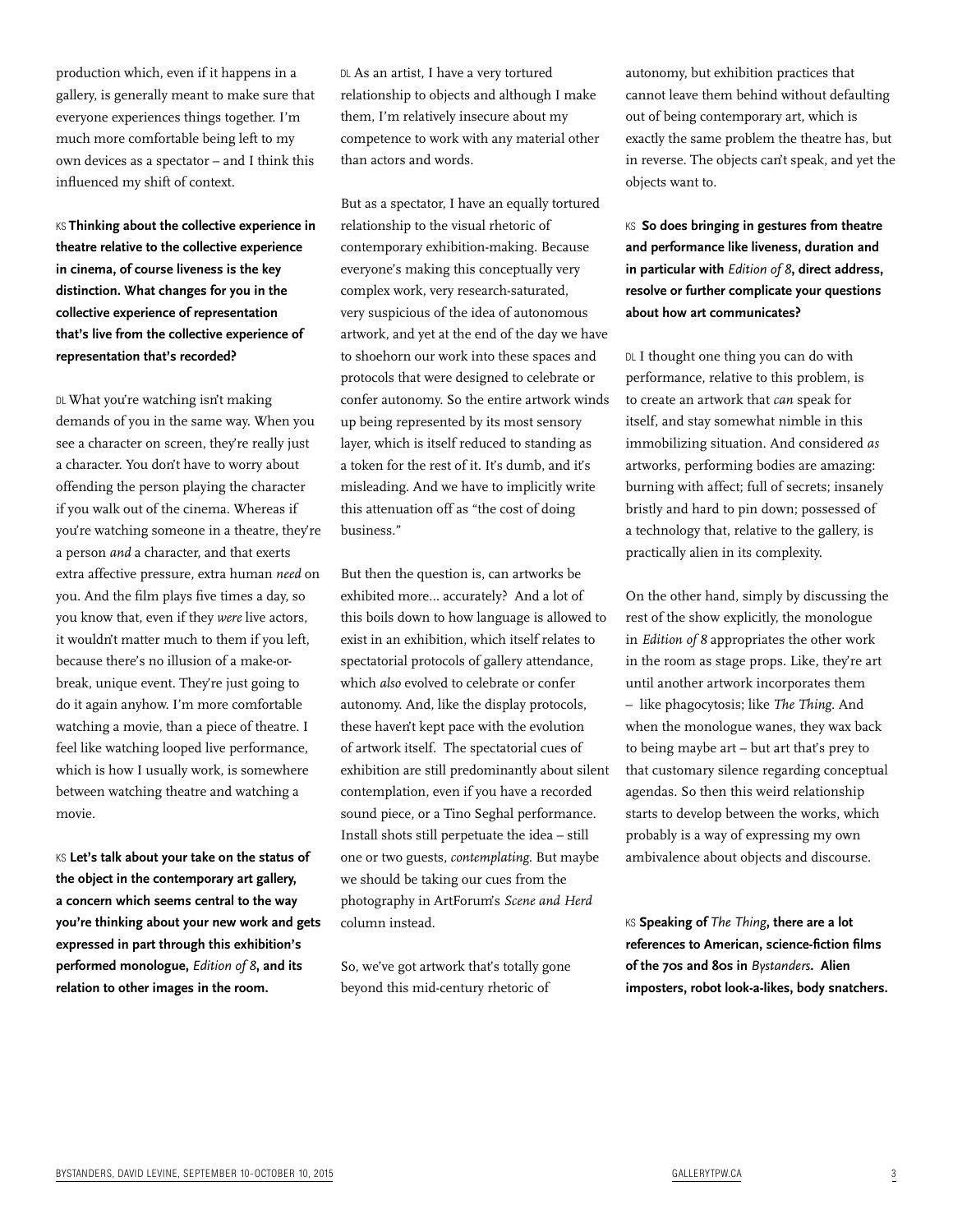**A central gesture in the exhibition is your video work** *They Aren't Labeled, Chum***, a looping, feature-length glitched version of John Carpenter's 1982, sci-fi classic,** *The Thing***, where scientists in the Antarctic face off against an alien that takes on the appearance of its victims, hiding in plain sight. What is it about American science-fiction of a certain era that interests you most and why is popular film an important vehicle for you?** 

DL I dunno. I think that's partially biographical. You're always fascinated by the atmosphere your parents breathed when you were a kid – and this was what was around when they were raising me – but thrillers back then were very much about this intersubjective paranoia; about worrying that everyone around you was secretly acting. At the same time, these commercial films were populated by actors who had made a cult of finding "the truth" at the Actor's Studio. So it's a pretty fascinating moment for someone with my interests. As to popular film – I don't know. I have the interests of a conceptual artist but the instincts of a hack director. I keep trying to reconcile them. It's like bringing theatre into the gallery. There's this sense that we have to frame all our non-formalist or non-political impulses somehow; scarequote our affection for this stuff with discourses around camp or media. And even if we didn't do that, the exhibition rhetoric we were talking about before turns everything into a specimen of itself anyway. But I feel like talking about movies is a really efficient way of talking about feelings, people, societies, everything.

The thing is, *acting* is a big thing for me. And I have this basic confusion, which is I think behind the whole show, about what acting actually *is*. And the funny thing about the late 60s/early 70s in America is that, on the

one hand, it saw an explosion of paranoid conspiracy movies – either based in sci-fi or horror – and on the other hand, it saw an explosion of a a new, hyper-naturalistic, Method-based acting style in movies like *Five Easy Pieces,* or *Easy Rider.* And what winds up happening is you've got insanely well-trained actors in commercial thrillers playing robots or aliens or demons *who are playing* humans. Which seems like an allegory for acting, but also seems to be using acting as an allegory for something else – and it's that "something else" that I was trying to figure out.

So I watched a lot of movies including John Carpenter's *The Thing*, which is, like, a very very late formulation of this problem (1982), where the mechanism of imposture seems to anticipate AIDS, and/or represent a nascent neoliberal subject: an alien that gets in your bloodstream, hops from host to host, takes over cells, continually absorbs elements into this nasty, heterodox pile that doesn't respect organic boundaries or even roles. Rob Bottin's special effects for the movie are legendary even now, partially because they're so insane, partially because they're so insane *and they're analog*. But this is a digital version ripped from who knows what source, torrented by who knows whom, and then converted to a format that Apple's default player has a hard time digesting. It can play it, but just barely: panning shots show pixels travelling from one face to another like germs. Cuts transform into weird, accretive piles – shot-countershot sequences of two people talking end up in faces growing out of each other until the entire entire thing looks like multicolored digital cauliflower: gross but abstract and kind of pretty. Basically doing to the body of the film what the Thing does to the characters, but leaving the actor's voices more or less intact.

KS **Can you delve a bit more into your interest in the Actors Studio and the mythologies around the Method that are represented in the exhibition?** 

DL ""Method acting" is generally understood as a technique for total self-transformation; that's not exactly what it is, but it's a very American way of thinking about the self in relation to commercial success, and it's an idea I return to a lot in my work. What Method Acting actually is is much, much weirder. It's rooted in an idea from Russian theatre director Stanislavski – that the best performances are the ones that seem most natural – which seems obvious to us now, but it's an idea that's really only 100 or so years old. The goal of Stanislavski's technique is to distract you from the fact that you're onstage, acting… so that you can act natural. You come up with all these ways of focusing on the reality you're in onstage, and not getting distracted by the details out there; the audience, the missing wall, etc.

Somewhere in the 40s and 50s, Lee Strasberg, who ran the Actor's Studio, both supercharges and de-systematizes Stanislavski's ideas, and refocuses this total absorption in the reality of the stage to a total absorption in the reality of the self – let's just call it total selfabsorption: you get so wrapped up in your sense memories, your past experiences, that you forget you're onstage. I'm paraphrasing here, but only because Strasberg's Method is itself so contradictory and incoherent. It's basically about Strasberg: screaming, cajoling, mystifying a bunch of really credulous but talented people – and a cult develops around him and the Studio. It's a very, very extreme approach to acting – an almost religious act of dedication and self-transformation – and it becomes, another "primal" American postwar export – just like Action Painting.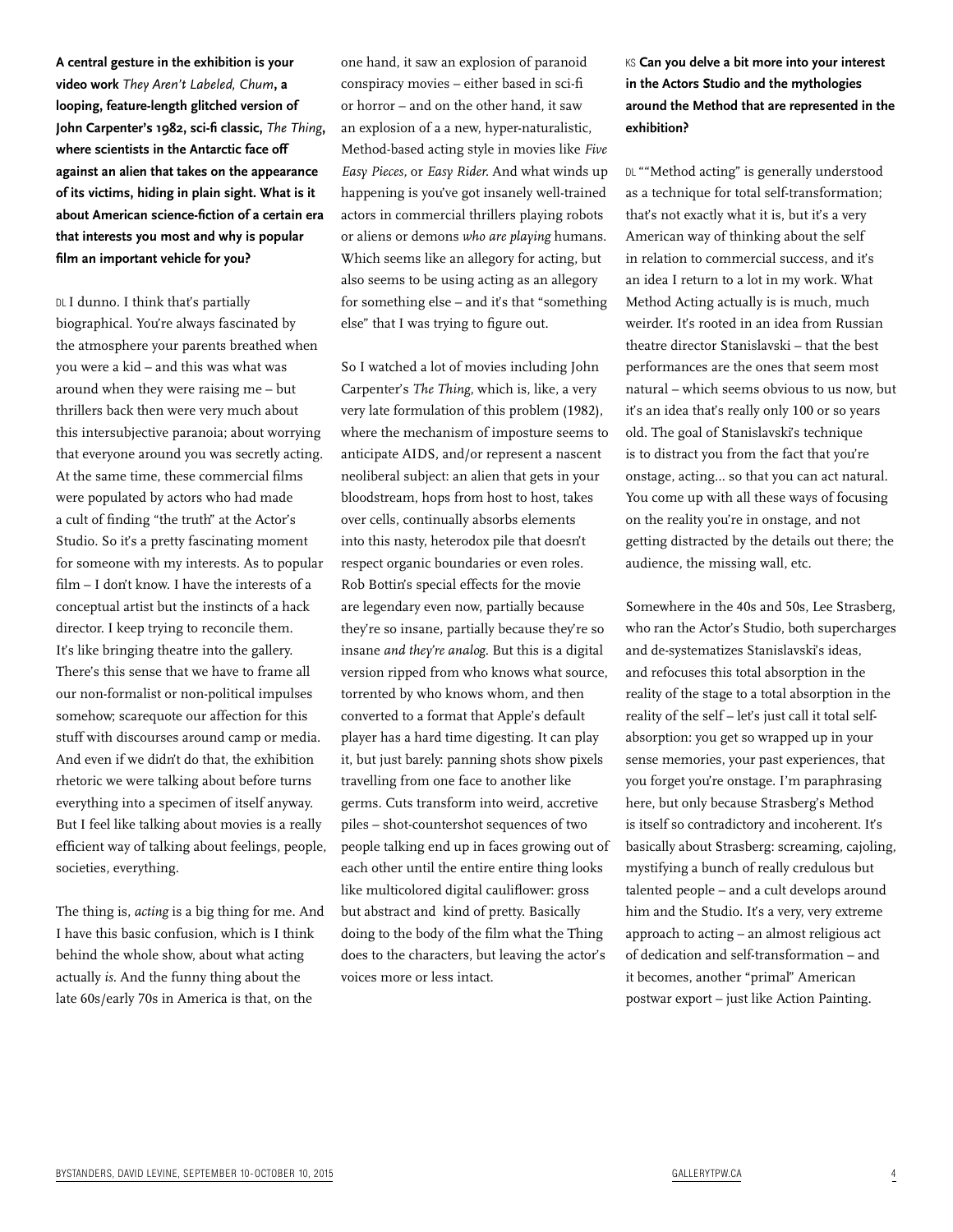But the funny thing about Method training is that everyone doing it is trying to break into TV and Film. So you've got this mystical technique of "The Truth in Acting," but you're using it to land a laxative commercial. and because the Method demands the that you disable your critical intellect in order to get in touch with these primal urges, you wind up with a lot of really sinister situations around teachers and pupils, age and youth, parents and children – both in life and these 70s films, which keep coming back to the idea of the infiltrator as actor – an imposter set free from hell, or the lab, or the ice, who is now impossible to contain.

But the main thing is, all the paradoxes of self-transformation, all the things about North American acting we take for granted – they're all only about 50-60 years old. And they all originated there. At the Actor's Studio.

KS **Your work has always had an investment in the traditions of theatrical realism both as subject and methodology. How are you thinking about realism in relation to your work for** *Bystanders?*

DL I have an expansive definition of realism, but I find the idea of psychological realism, or realism as an acting technique, fascinating – because it always implies a prevailing psychology. Your answer to the question, "how do I go about replicating a person?" depends on a million calculations and assumptions regarding personhood, biology, identity, authenticity, development, socialization, and so on. But it also – and this becomes an issue for this show – becomes a question of technology.

"Psychological realism" still seems to be the standard when evaluating robots or AIs.

Which seems totally strange, because the former seems so antiquated and the latter so forward-looking. But it's especially odd because robotics and artificial intelligence can do such amazing things, and they're at their least impressive when they try to be human. In the movies, the nightmare is always that it'll be seamless. But robot experiments like Bina 48 look awful. The android Philip K Dick looks awful. Their machine learning is totally unconvincing. All those DARPA [Defense Advanced Research Projects Agency] videos where the ATLAS robot prototypes try to do humanlike things and fall over? Totally reassuring narrative, right? Score one for the humans! But the technology that goes into making these failed humans is usually applied to doing things no human in the world could dream of. Machines that don't even bother moving like humans; machine vision that's thousands of times more efficient than the user interface we're offered *as a courtesy.* Machines don't need these visual interfaces to function, any more than they need palms or thighs. We all know this is a last convulsion of anthropocentric whatever, but we still measure machines by this strange standard of realism: how well can they *act?*